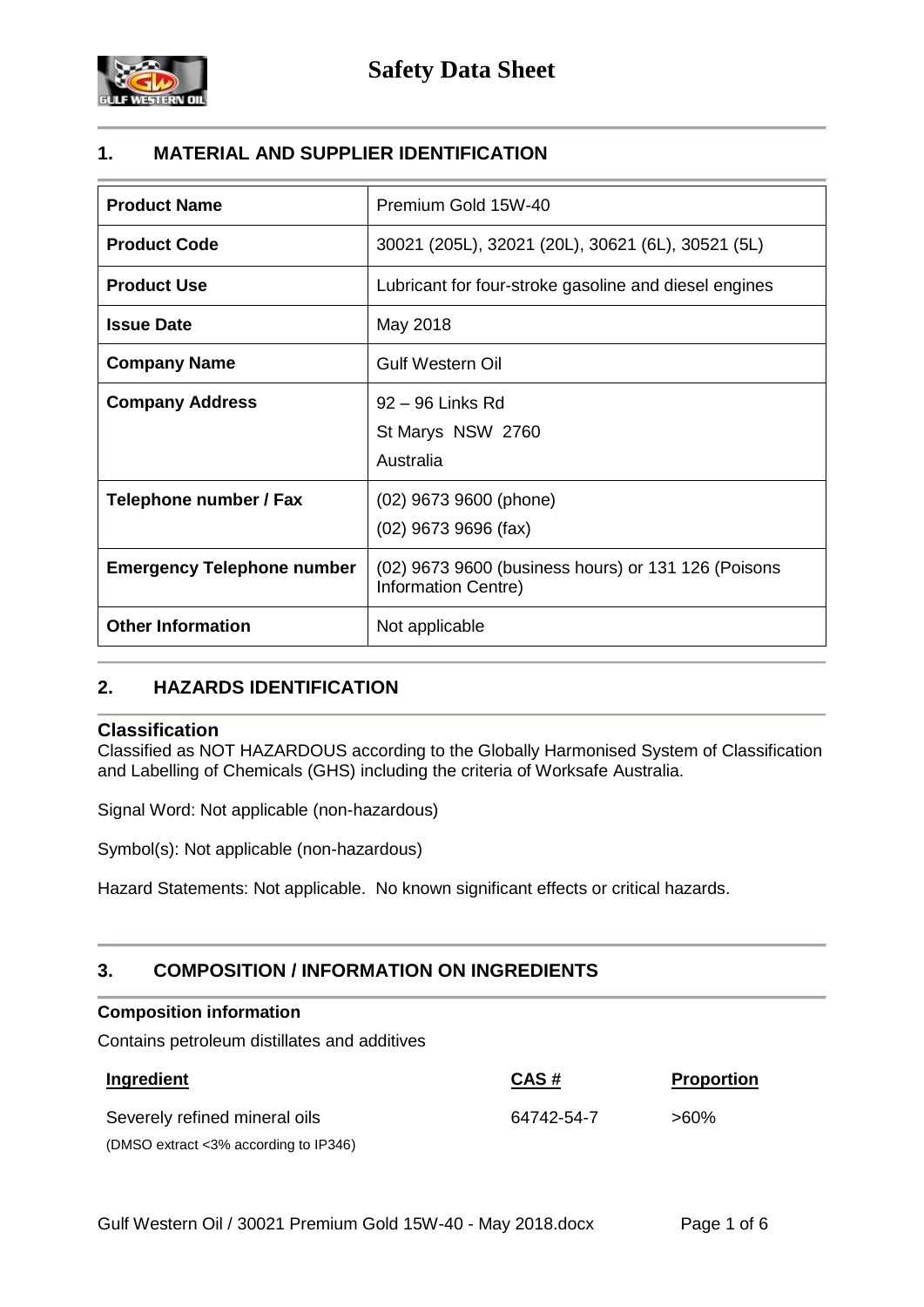

# **Safety Data Sheet**

Complex mixture of additives mixture 10 - <30%

# **4. FIRST AID MEASURES**

## **Inhaled**

Remove the affected person from the contaminated area to fresh air. If breathing difficulties persist seek medical attention. If not breathing apply artificial respiration and seek urgent medical advice.

### **Ingestion**

If swallowed, do not induce vomiting. Immediately wash out mouth with water. Seek medical attention.

### **Skin**

Remove contaminated clothing and wash skin thoroughly with soap and water. If irritation develops and persists seek medical attention.

### **Eye**

If contact occurs, wash with running water for 15 minutes, holding eyelids open. If irritation develops and persists seek medical attention.

### **First Aid Facilities**

Eye wash and normal washroom facilities.

#### **Advice to Doctor**

Treat symptomatically.

# **5. FIRE FIGHTING MEASURES**

#### **Extinguishing Media**

Use carbon dioxide, foam or dry chemical to extinguish fires. Do NOT use water jets. Keep storage tanks, pipelines, and fire exposed surfaces cool with water spray.

#### **Specific Hazards**

Combustible C2 liquid.

#### **Hazardous Combustion Products**

During combustion this product may emit toxic and or / irritating fumes including oxides of carbon. Hydrogen sulfide and alkyl mercaptans and sulfides may also be released.

#### **Precautions**

Self contained breathing apparatus and protective clothing should be worn to minimize exposure.

# **6. ACCIDENTAL RELEASE MEASURES**

Extinguish or remove all sources of ignition and stop leak if safe to do so. Contain the spill with sand or earth or absorb with absorbent material. Collect the material and place into a suitably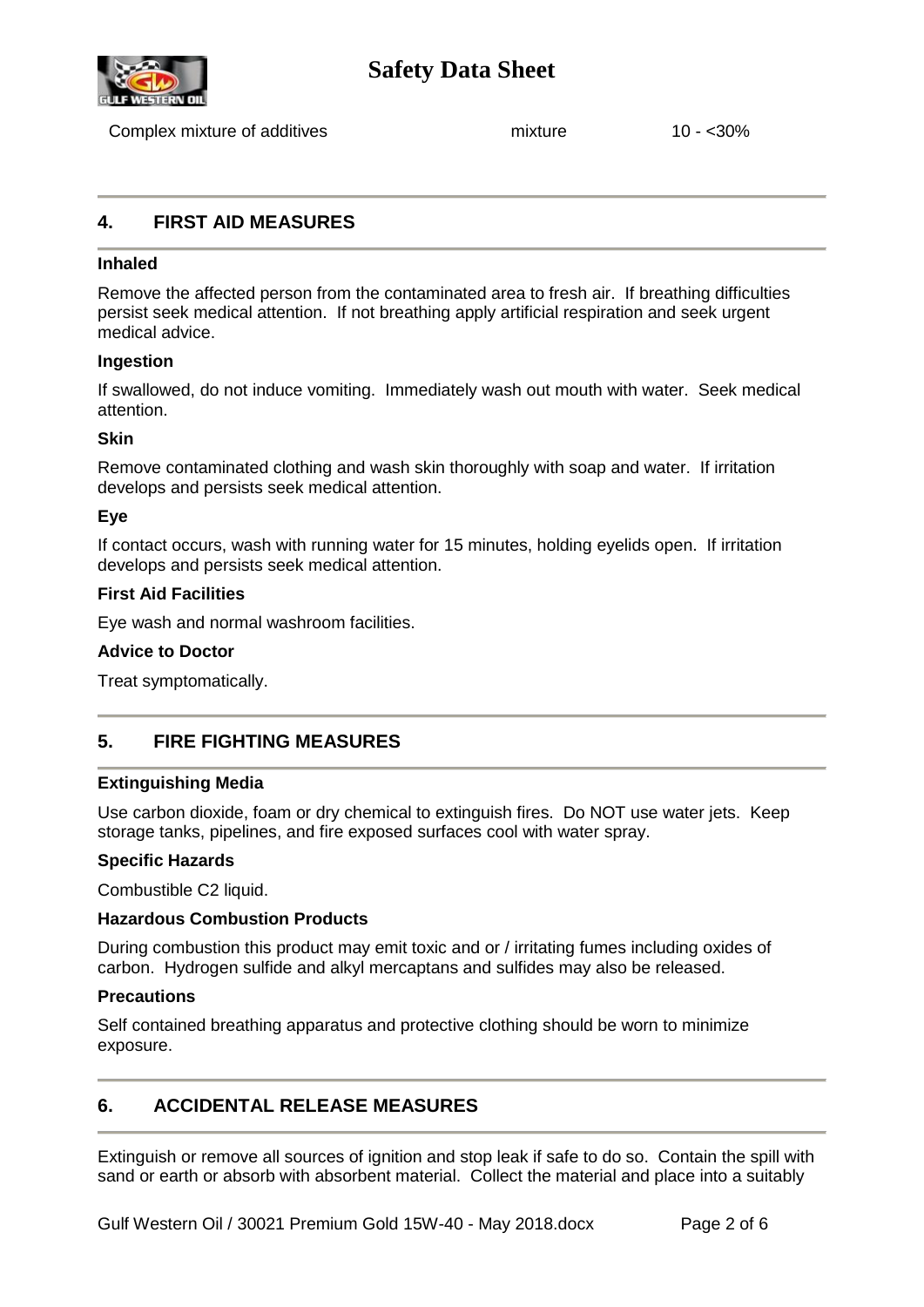

sealed and labeled container. Do not allow the product to enter drains, sewers or water courses. If large quantities of this material enters the waterways contact the Environmental Protection Authority, or your local Waste Management Authority.

# **7. HANDLING AND STORAGE**

## **Corrosiveness**

Not corrosive.

### **Handling**

Repeated or prolonged contact with this material should be avoided in order to lessen the possibility of skin disorders such as dermatitis due to defatting effect.

Misuse of empty containers can be hazardous. Do not cut, weld, heat or drill containers. Do not pressurize or expose to open flame or heat. Keep container closed when not in use.

### **Storage**

Combustible C2 liquid for storage and handling purposes. Store in a well ventilated place away from ignition sources, oxidizing agents, food stuffs and clothing. Keep containers closed when not in use. Refer to the Australian Standard "AS1940 – The Storage and Handling of Flammable and Combustible Liquids" for further information.

# **8. EXPOSURE CONTROLS / PERSONAL PROTECTION**

### **Exposure Limits**

Worksafe exposure standard:-

| Time Weighted Average (TWA)      |                    | 5mg/m3 (oil mist) |
|----------------------------------|--------------------|-------------------|
| Short Term Exposure Limit (STEL) | 10mg/m3 (oil mist) |                   |

#### **Respiratory Protection**

Avoid breathing vapours or mists. Where ventilation is inadequate and vapours or mists are generated the use of an approved respirator with organic vapour/particulate filter complying with AS/NZS 1715 and AS/NZS 1716 is recommended.

# **Eye Protection**

Avoid contact with eyes. When exposure is likely wear suitable eye protection.

#### **Hand Protection**

Wear gloves of impervious material if handling material for prolonged periods.

#### **Body Protection**

Wear appropriate clothing including chemical resistant apron where clothing is likely to be contaminated.

# **Engineering controls**

Natural ventilation should be sufficient, however where vapours or mists are generated (either through confinement or elevated temperatures) the use of a local exhaust system is recommended.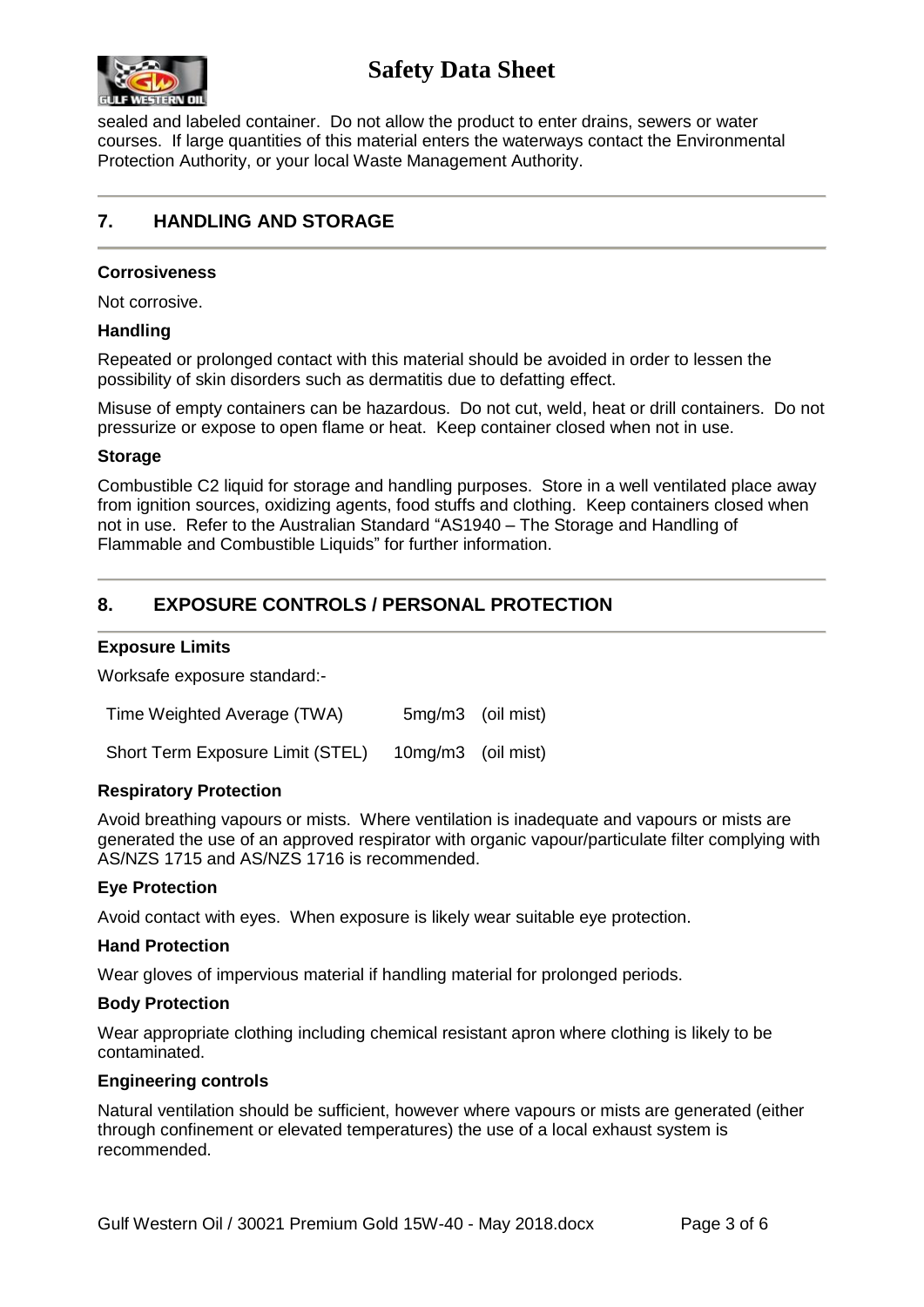

# **9. PHYSICAL AND CHEMICAL PROPERTIES**

| <b>Appearance / Description</b> | Clear and bright oily liquid with mineral oil odour |
|---------------------------------|-----------------------------------------------------|
| <b>Boiling Point</b>            | $>220^{\circ}$ C                                    |
| <b>Solubility in Water</b>      | Insoluble                                           |
| <b>Specific Gravity</b>         | Typically 0.873 g/mL                                |
| <b>Vapour Pressure</b>          | Expected to be <0.0005 kPa $@$ 20 $°C$              |
| <b>Viscosity</b>                | Typically 15.0 cSt $@$ 100 $°C$                     |
| <b>Flash Point</b>              | $>200^{\circ}$ C                                    |
| <b>Flammability</b>             | Classified as a Class C2 combustible liquid         |

# **10. STABILITY AND REACTIVITY**

# **Stability**

Stable under normal conditions.

# **Hazardous Polymerization**

Will not occur.

#### **Materials to Avoid**

Strong oxidizing agents.

# **Hazardous Decomposition Products**

Thermal decomposition and combustion produce noxious fumes containing oxides of carbon, calcium, phosphorus, sulfur and zinc. Hydrogen sulfide and alkyl mercaptans and sulfides may also be released.

# **Hazardous Reaction**

Hazardous reaction with strong oxidizing agents

#### **Conditions to Avoid**

Heat, direct sunlight, open flames or other sources of ignition.

# **11. TOXICOLOGICAL INFORMATION**

#### **Toxicological Information**

No toxicity data is available for this material. Data available on the individual components show that no chronic health risks are expected during normal handling.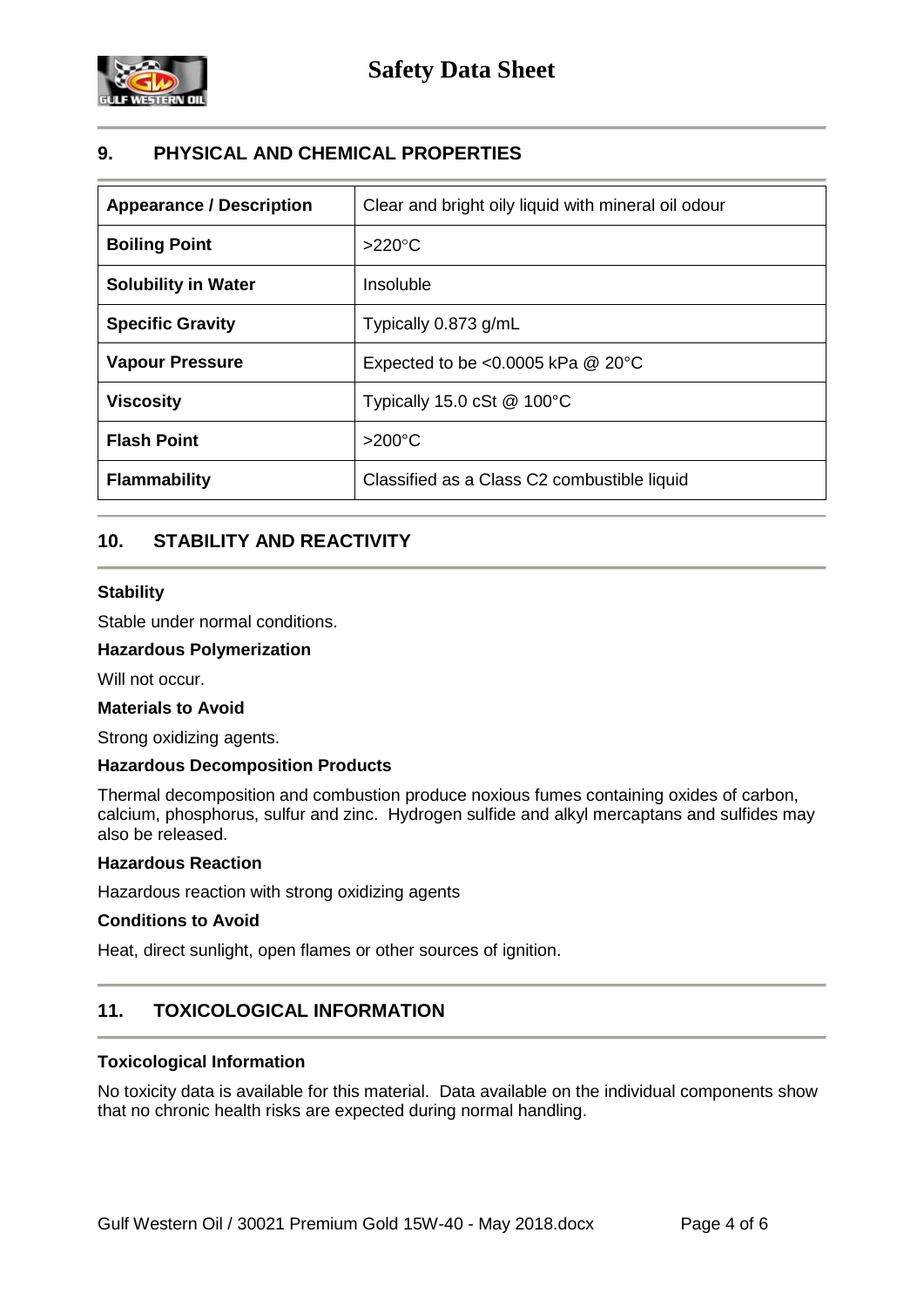# **Safety Data Sheet**



# **Inhalation**

May cause irritation to the mucous membrane and upper airways when material is heated and used in poorly ventilated areas. Symptoms may include headache, dizziness and nausea.

#### **Ingestion**

May cause irritation of the gastrointestinal system. Symptoms may include nausea, vomiting and diarrhoea.

#### **Skin**

Prolonged contact may cause irritation of the skin, which may result in redness and/or itchiness, possibly leading to dermatitis.

### **Eye**

May cause eye irritation, resulting in redness, stinging and lachrymation.

### **Chronic Effects**

Prolonged or repeated contact with this material may result in skin irritation leading to dermatitis.

# **12. ECOLOGICAL INFORMATION**

No ecological data is available for this material.

### **Environmental Protection**

Prevent this material from entering the environment

# **Ecotoxicity**

No data is available for this specific product.

# **Persistence / Degradability**

No data is available for this specific product.

# **Mobility**

No data is available for this specific product.

#### **Bioaccumulation**

No data is available for this specific product.

# **13. DISPOSAL CONSIDERATIONS**

#### **Waste & Product Disposal**

Recycle or dispose of in accordance with prevailing regulations, by a recognised collector or contractor. The competence of the contractor to deal satisfactorily with this type of product should be established beforehand.

Do not pollute the soil, water or environment with the waste product.

## **Container Disposal**

Recycle container if authorities permit it and facilities are available.